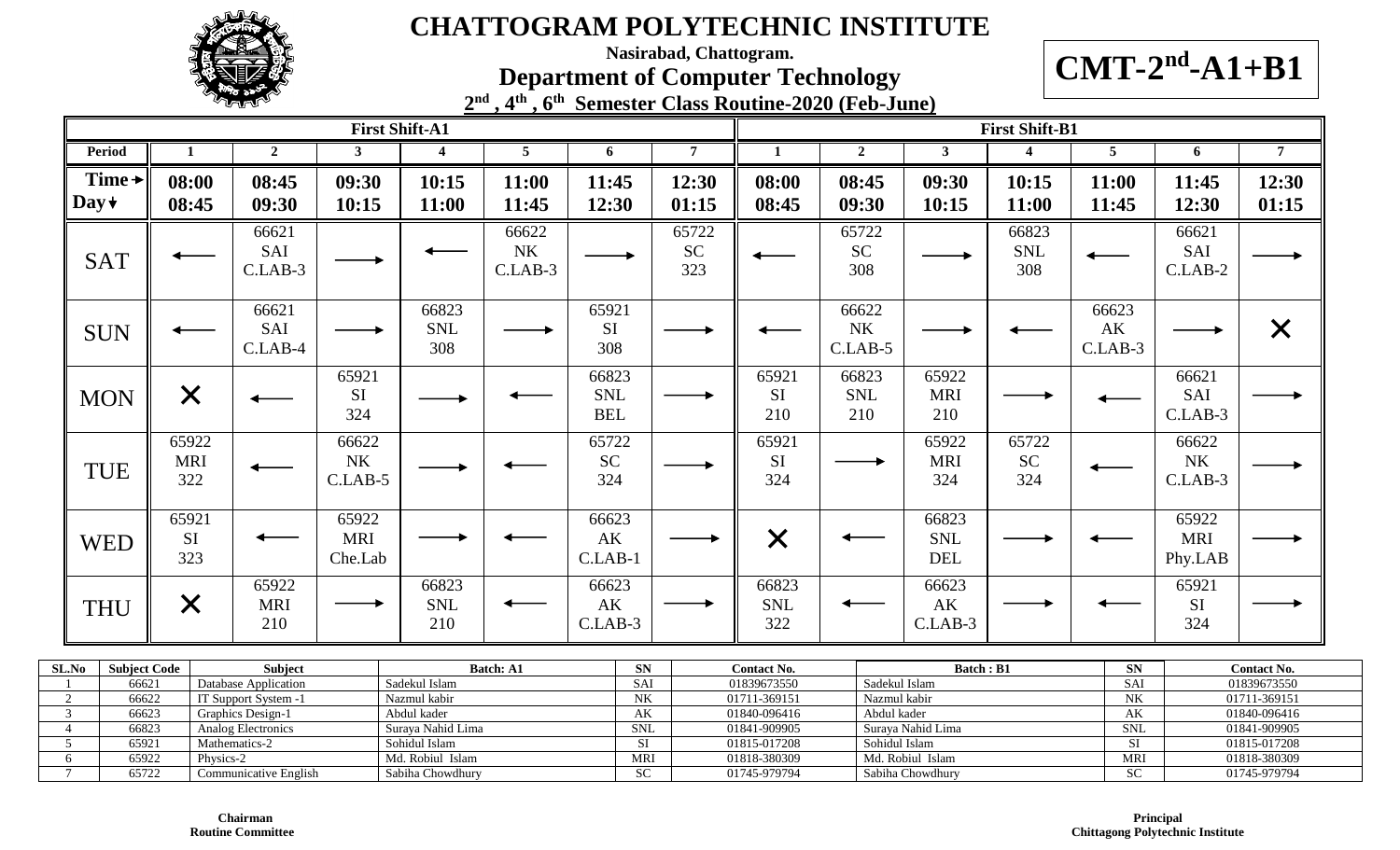

**Nasirabad, Chattogram.**

**Department of Computer Technology**



**2 nd , 4th , 6th Semester Class Routine-2020 (Feb-June)**

|                                                                    |                                                                                                                                                                                                                                                 |                                 |                                | <b>Second Shift-A2</b> |                            |                                              |                                     |                            |                                                                            |                                        |                                              |                                       | <b>Second Shift-B2</b>     |                                      |                                              |                                                                            |
|--------------------------------------------------------------------|-------------------------------------------------------------------------------------------------------------------------------------------------------------------------------------------------------------------------------------------------|---------------------------------|--------------------------------|------------------------|----------------------------|----------------------------------------------|-------------------------------------|----------------------------|----------------------------------------------------------------------------|----------------------------------------|----------------------------------------------|---------------------------------------|----------------------------|--------------------------------------|----------------------------------------------|----------------------------------------------------------------------------|
| <b>Period</b>                                                      |                                                                                                                                                                                                                                                 | 2 <sub>1</sub>                  | $\mathbf{3}$                   | $\boldsymbol{4}$       | 5 <sup>5</sup>             | 6                                            |                                     | $\overline{7}$             | 1                                                                          | $\overline{2}$                         |                                              | $\mathbf{3}$                          | $\overline{\mathbf{4}}$    | 5 <sup>1</sup>                       | 6                                            | 7 <sup>7</sup>                                                             |
| Time $\rightarrow$<br>Day $\star$                                  | 01:30<br>02:15                                                                                                                                                                                                                                  | 02:15<br>03:00                  | $03:00-$<br>03:45              | $03:45-$<br>04:30      | 04:30<br>05:15             | 05:15<br>06:00                               |                                     | 06:00<br>06:45             | 01:30<br>02:15                                                             | 02:15<br>03:00                         |                                              | $03:00-$<br>03:45                     | $03:45-$<br>04:30          | 04:30<br>05:15                       | 05:15<br>06:00                               | 06:00<br>06:45                                                             |
| <b>SAT</b>                                                         |                                                                                                                                                                                                                                                 | 66622<br>$\rm N K$<br>C.LAB-3   |                                |                        | 65722<br><b>MNA</b><br>306 |                                              |                                     | $\times$                   | $\times$                                                                   | 66823<br>SNL<br>324                    |                                              | 65722<br><b>MNA</b><br>324            | 65922<br><b>MRI</b><br>324 |                                      | 66621<br>SAI<br>$C.LAB-1$                    |                                                                            |
| <b>SUN</b>                                                         | X                                                                                                                                                                                                                                               | 65921<br><b>SI</b><br>306       | 65922<br><b>MRI</b><br>306     |                        |                            | 66823<br><b>SNL</b><br>DEL                   |                                     |                            |                                                                            | 65722<br><b>MNA</b><br>324             |                                              |                                       |                            | 65921<br>$\rm SI$<br>324             |                                              | 65922<br><b>MRI</b><br>324                                                 |
| <b>MON</b>                                                         | 66823<br><b>SNL</b><br>210                                                                                                                                                                                                                      |                                 | 65922<br><b>MRI</b><br>Che.LAB |                        |                            | 66621<br>SAI<br>$C.LAB-1$                    |                                     |                            |                                                                            | 66622<br>NK<br>$C.LAB-1$               |                                              |                                       |                            | 65922<br><b>MRI</b><br>Che.LAB       |                                              | 65921<br>SI<br>210                                                         |
| <b>TUE</b>                                                         | 65922<br><b>MRI</b><br>324                                                                                                                                                                                                                      |                                 | 65921<br>SI<br>324             |                        |                            | 66623<br>$\mathbf{A}\mathbf{K}$<br>$C.LAB-2$ |                                     |                            |                                                                            | 66823<br>SNL<br>DEL                    |                                              |                                       | $\times$                   |                                      | 66621<br>SAI<br>$C.LAB-4$                    |                                                                            |
| <b>WED</b>                                                         |                                                                                                                                                                                                                                                 | 66623<br>AK<br>$C.LAB-1$        |                                |                        | 66621<br>SAI<br>$C.LAB-3$  |                                              |                                     | 65722<br><b>MNA</b><br>322 |                                                                            | 66622<br>${\rm N}{\rm K}$<br>$C.LAB-4$ |                                              |                                       | 65922<br><b>MRI</b><br>324 |                                      | 66623<br>AK<br>$C.LAB-5$                     |                                                                            |
| <b>THU</b>                                                         |                                                                                                                                                                                                                                                 | 66622<br><b>NK</b><br>$C.LAB-4$ |                                | 65921<br>SI<br>308     |                            | 66823<br><b>SNL</b><br>308                   |                                     |                            | 65921<br>SI<br>311                                                         |                                        |                                              | 66823<br><b>SNL</b><br>311            |                            |                                      | 66623<br>$\mathbf{A}\mathbf{K}$<br>$C.LAB-3$ |                                                                            |
| <b>SL.No</b><br>$\overline{2}$<br>$\overline{3}$<br>$\overline{4}$ | <b>Subject Code</b><br>Subject<br>Batch: A2<br>Sadekul Islam<br>Database Application<br>66621<br>66622<br>IT Support System -1<br>Nazmul kabir<br>66623<br>Graphics Design-1<br>Abdul kader<br>66823<br>Analog Electronics<br>Suraya Nahid Lima |                                 |                                |                        |                            |                                              | <b>SN</b><br>SAI<br>NK<br>AK<br>SNL |                            | Contact No.<br>01839673550<br>01711-369151<br>01840-096416<br>01841-909905 |                                        | Sadekul Islam<br>Nazmul kabir<br>Abdul kader | <b>Batch: B2</b><br>Suraya Nahid Lima |                            | ${\bf SN}$<br>SAI<br>NK<br>AK<br>SNL |                                              | Contact No.<br>01839673550<br>01711-369151<br>01840-096416<br>01841-909905 |

5 65921 | Mathematics-2 Sohidul Islam | SI | 01815-017208 | Sohidul Islam | SI | 01815-017208 6 65922 Physics-2 Md. Robiul Islam MRI 01818-380309 Md. Robiul Islam MRI 01818-380309 Md. Robiul Islam MRI 01818-380309 7 65722 Communicative English MD. Nurul Anwar MMA 018320-80021 MD. Nurul Anwar MD. Nurul Anwar MNA 018320-80021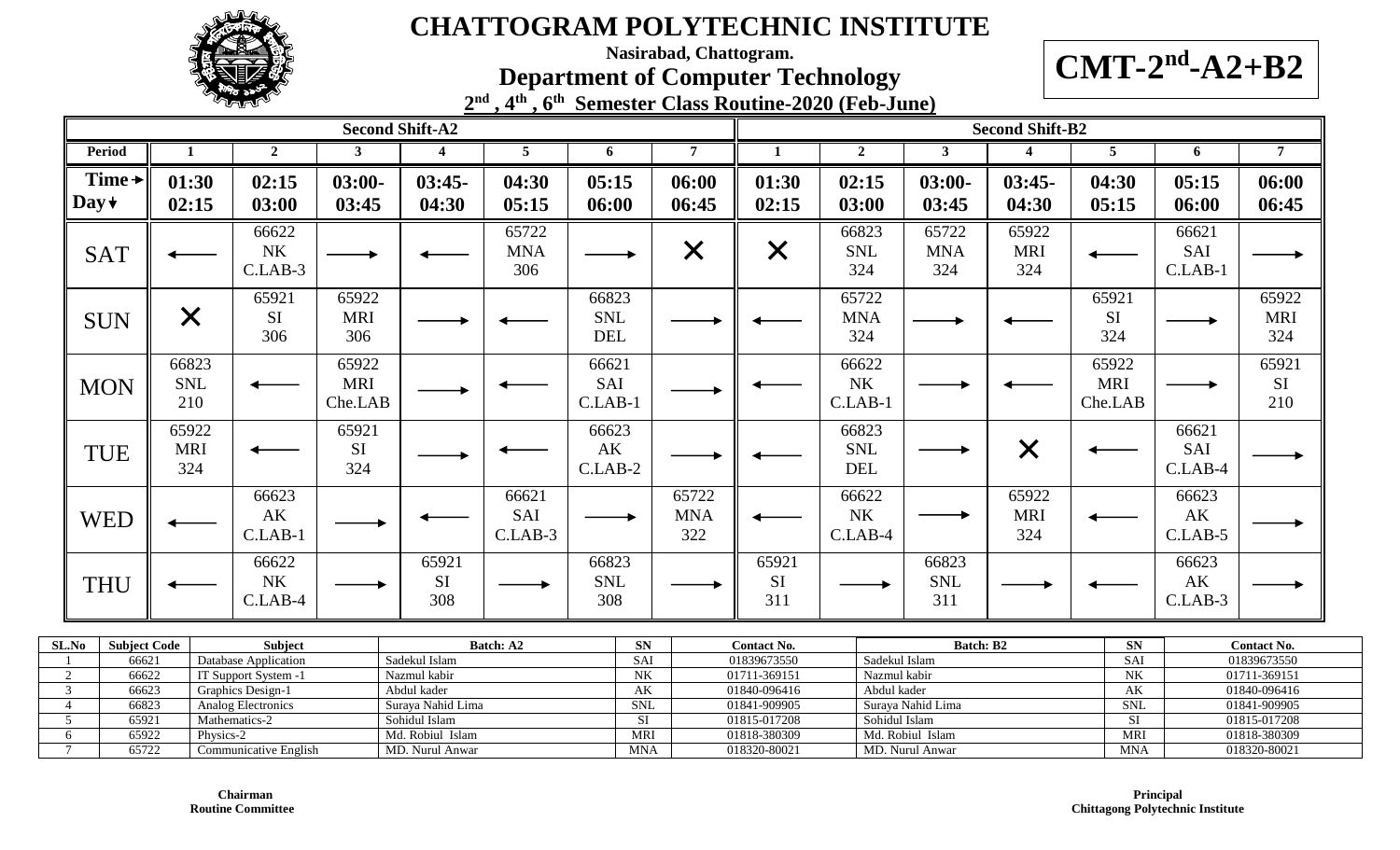

**Nasirabad, Chattogram.**

**Department of Computer Technology**

**CMT-4 th -A1+B1**

|  | $2nd$ , $4th$ , $6th$ Semester Class Routine-2020 (Feb-June) |  |  |  |
|--|--------------------------------------------------------------|--|--|--|

|                                                                         |                                                                                                                                                                              |                                                                             |                               | <b>First Shift-A1</b>          |                           |                                  |                                                                                                                                      |                                            |                                  |                                                    | <b>First Shift-B1</b>      |                                            |                               |                                            |
|-------------------------------------------------------------------------|------------------------------------------------------------------------------------------------------------------------------------------------------------------------------|-----------------------------------------------------------------------------|-------------------------------|--------------------------------|---------------------------|----------------------------------|--------------------------------------------------------------------------------------------------------------------------------------|--------------------------------------------|----------------------------------|----------------------------------------------------|----------------------------|--------------------------------------------|-------------------------------|--------------------------------------------|
| <b>Period</b>                                                           | 1                                                                                                                                                                            | 2 <sup>1</sup>                                                              | 3 <sup>1</sup>                | $\overline{\mathbf{4}}$        | $5\overline{)}$           | 6                                | $\overline{7}$                                                                                                                       | 1                                          | 2 <sub>1</sub>                   | $\mathbf{3}$                                       | $\overline{\mathbf{4}}$    | $5\overline{)}$                            | 6                             | 7 <sup>7</sup>                             |
| Time $\rightarrow$<br>$\mathbf{Day} \star$                              | 08:00<br>08:45                                                                                                                                                               | 08:45<br>09:30                                                              | 09:30<br>10:15                | 10:15<br>11:00                 | 11:00<br>11:45            | 11:45<br>12:30                   | 12:30<br>01:15                                                                                                                       | 08:00<br>08:45                             | 08:45<br>09:30                   | 09:30<br>10:15                                     | 10:15<br>11:00             | 11:00<br>11:45                             | 11:45<br>12:30                | 12:30<br>01:15                             |
| <b>SAT</b>                                                              | $\times$                                                                                                                                                                     | $\times$                                                                    | 66641<br><b>HR</b><br>321     | 66645<br><b>AR</b><br>321      |                           | 66643<br><b>HR</b><br>C.Lab-1    |                                                                                                                                      |                                            | 66645<br><b>AR</b><br>C.Lab-1    |                                                    | $\bm{\times}$              | 66642<br><b>MH</b><br>322                  | 66842<br>AU<br>322            | $\times$                                   |
| <b>SUN</b>                                                              |                                                                                                                                                                              | 66645<br>AR<br>C.Lab-2                                                      |                               | 65841<br><b>ATB</b><br>324     |                           | 66842<br><b>DS</b><br><b>BEL</b> |                                                                                                                                      |                                            | 66643<br>$\rm{HR}$<br>C.Lab-3    |                                                    | 65841<br><b>ATB</b><br>324 |                                            | 66644<br><b>SK</b><br>C.Lab-1 |                                            |
| <b>MON</b>                                                              | $\times$                                                                                                                                                                     |                                                                             | 66644<br>SK<br>C.Lab-3        |                                |                           | 66645<br>AR<br>C.Lab-2           |                                                                                                                                      |                                            | 66641<br>HR<br>C.Lab-2           |                                                    |                            | 66643<br><b>HR</b><br>C.Lab-1              |                               | 66644<br>$\rm SK$<br>321                   |
| TUE                                                                     |                                                                                                                                                                              | 66642<br>MH<br>C.Lab-3                                                      |                               | 66842<br>DS<br>322             |                           | 66641<br><b>HR</b><br>322        | 66644<br><b>SK</b><br>322                                                                                                            |                                            | 66645<br>${\sf AR}$<br>$C.Lab-2$ |                                                    |                            | 66644<br><b>SK</b><br>C.Lab-1              |                               | $\times$                                   |
| <b>WED</b>                                                              | 66642<br>MH<br>321                                                                                                                                                           |                                                                             | 66643<br><b>HR</b><br>C.Lab-3 |                                |                           | 66644<br><b>SK</b><br>C.Lab-3    |                                                                                                                                      | 66641<br>HR<br>322                         | 66842<br>AU<br>322               |                                                    | 66645<br>AR<br>322         |                                            | 66642<br><b>MH</b><br>C.Lab-2 |                                            |
| <b>THU</b>                                                              |                                                                                                                                                                              | 66641<br>HR<br>C.Lab-2                                                      |                               | 65841<br><b>ATB</b><br>324     | 66642<br><b>MH</b><br>322 | 66842<br>DS<br>322               | 66644<br><b>SK</b><br>322                                                                                                            |                                            | 66842<br>AU<br><b>MML</b>        |                                                    | 65841<br><b>ATB</b><br>324 | 66641<br>HR<br>320                         | 66644<br><b>SK</b><br>320     | 66642<br><b>MH</b><br>320                  |
| <b>SL.No</b><br><b>Subject Code</b><br>66641<br>$\overline{2}$<br>66642 |                                                                                                                                                                              | Subject<br><b>Object Oriented Programming</b><br>Data Structure & Algorithm |                               | Habibur Rahman<br>Mehedi Hasan | <b>Batch: A1</b>          | ${\bf SN}$<br>HR<br>MH           |                                                                                                                                      | Contact No.<br>01685194901<br>01817-548148 |                                  | <b>Batch: B1</b><br>Habibur Rahman<br>Mehedi Hasan |                            | SN<br>HR<br>MH                             |                               | Contact No.<br>01685194901<br>01817-548148 |
| $\overline{3}$<br>$\overline{4}$<br>5 <sup>5</sup>                      | HR<br>66643<br>Web Development<br>Habibur Rahman<br>66644<br>SK<br>Data Communication System<br>Swarup Karmakar<br>66645<br>Abdur Rahim<br>AR<br><b>Computer Peripherals</b> |                                                                             |                               |                                |                           |                                  | 01685194901<br>Habibur Rahman<br>HR<br>$\overline{\text{SK}}$<br>01916-237522<br>Swarup Karmakar<br>AR<br>01815811761<br>Abdur Rahim |                                            |                                  |                                                    |                            | 01685194901<br>01916-237522<br>01815811761 |                               |                                            |

5 66645 Computer Peripherals Abdur Rahim AR AR 01815811761 Abdur Rahim Abdur Rahim ABC ABC 1815811761 AR 01815811761 6 66842 Principle of Digital Electronics Dalim Saha DS 01838-514922 Ansar Ullah AU 01834-938189

7 65841 Business Organization & Comm. Abu Taher Bhiyan ATB 01558-451244 Abu Taher Bhiyan ATB 01558-451244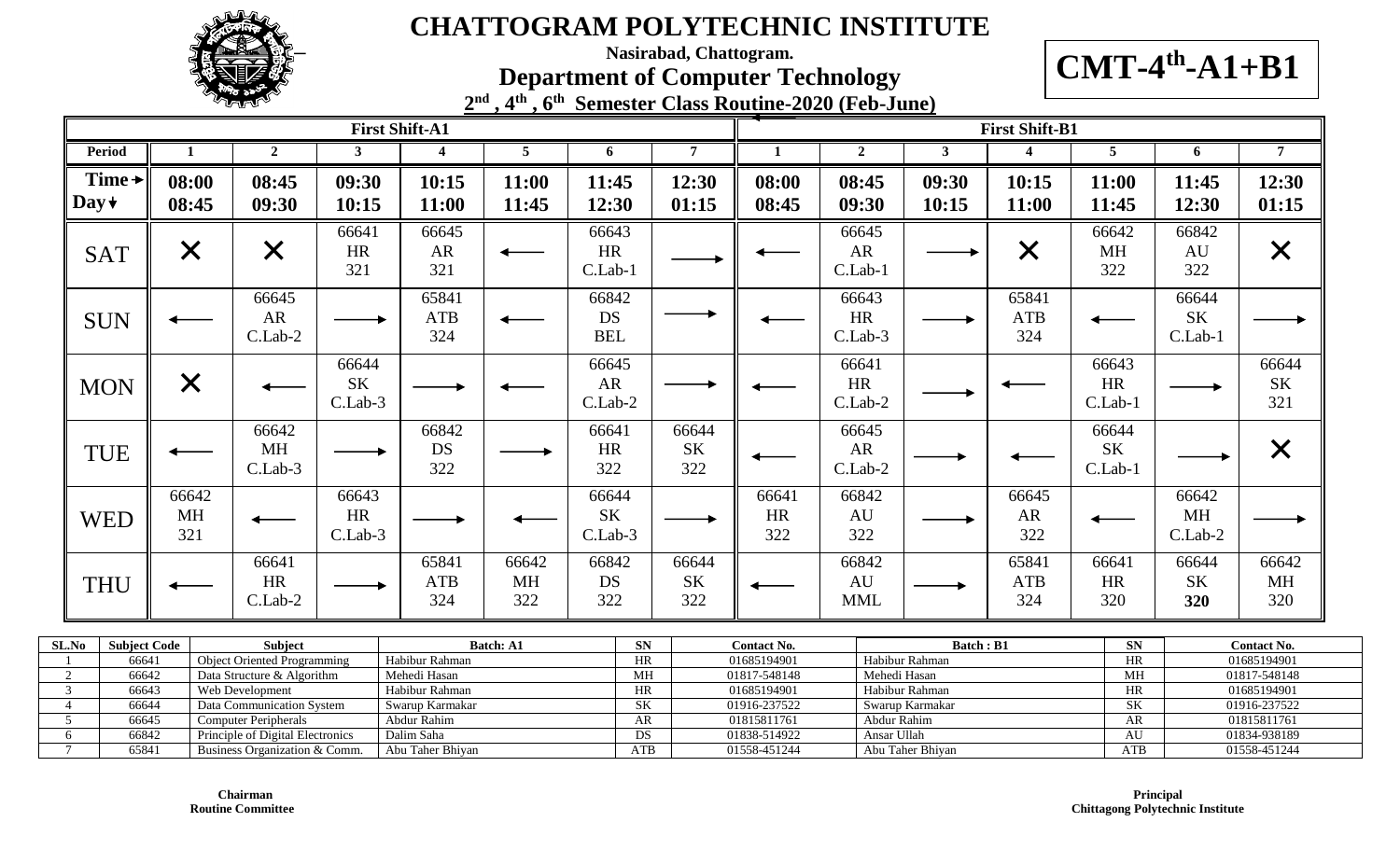

**Nasirabad, Chattogram.**

#### **Department of Computer Technology**



**2 nd , 4th , 6th Semester Class Routine-2020 (Feb-June)**

|                       |                    |                                  |                                 | <b>Second Shift-A2</b>    |                                |                           |                                 |                           |                               |                                | <b>Second Shift-B2</b>          |                                |                                |                              |
|-----------------------|--------------------|----------------------------------|---------------------------------|---------------------------|--------------------------------|---------------------------|---------------------------------|---------------------------|-------------------------------|--------------------------------|---------------------------------|--------------------------------|--------------------------------|------------------------------|
| Period                |                    | $\overline{2}$                   | $\mathbf{3}$                    | 4                         | 5                              | 6                         | $\overline{7}$                  | $\mathbf{1}$              | $\overline{2}$                | $\mathbf{3}$                   | 4                               | 5                              | 6                              | $\overline{7}$               |
| Time +<br>Day $\star$ | 01:30<br>02:15     | 02:15<br>03:00                   | $03:00-$<br>03:45               | $03:45-$<br>04:30         | 04:30<br>05:15                 | 05:15<br>06:00            | 06:00<br>06:45                  | 01:30<br>02:15            | 02:15<br>03:00                | $03:00-$<br>03:45              | $03:45-$<br>04:30               | 04:30<br>05:15                 | 05:15<br>06:00                 | 06:00<br>06:45               |
| <b>SAT</b>            |                    | 66643<br><b>ASC</b><br>$C.Lab-2$ |                                 | 66641<br>HR<br>322        | 66642<br>MH<br>322             | 65841<br>ATB<br>324       | $\times$                        |                           | 66642<br>MH<br>C.Lab-1        | $\longrightarrow$              | 66645<br>AR<br>323              | 66641<br><b>HR</b><br>323      | 65841<br>ATB<br>324            | $\times$                     |
| <b>SUN</b>            | 66842<br>DS<br>321 |                                  | 66644<br><b>SK</b><br>$C.Lab-2$ |                           |                                | 66645<br>AR<br>$C.Lab-2$  |                                 | 66842<br>AU<br>322        |                               | 66643<br><b>ASC</b><br>C.Lab-1 |                                 |                                | 66644<br>$\rm SK$<br>$C.Lab-1$ |                              |
| <b>MON</b>            | 66641<br>HR<br>321 | 65841<br><b>ATB</b><br>324       | 66842<br>DS<br>321              |                           | 66642<br>MH<br>C.Lab-3         |                           | 66644<br><b>SK</b><br>$C.Lab-3$ | 66644<br><b>SK</b><br>322 | 65841<br>ATB<br>324           | 66642<br>MH<br>322             |                                 | 66645<br>AR<br>C.Lab-2         |                                | X                            |
| TUE                   |                    | 66641<br>HR<br>$C.$ Lab-2        |                                 | 66645<br><b>AR</b><br>322 | 66642<br>MH<br>322             | 66842<br>DS<br>321        | 66644<br><b>SK</b><br>321       |                           | 66644<br><b>SK</b><br>C.Lab-1 |                                | 66641<br><b>HR</b><br>$C.Lab-1$ |                                | 66645<br>AR<br>$C.Lab-1$       |                              |
| <b>WED</b>            |                    | 66643<br><b>ASC</b><br>$C.Lab-2$ |                                 |                           | 66644<br>$\rm SK$<br>$C.Lab-2$ |                           | $\bm{\times}$                   | 66642<br><b>MH</b><br>322 | 66842<br>AU<br>322            |                                |                                 | 66641<br><b>HR</b><br>C. Lab-1 |                                | 66644<br>$\rm SK$<br>C.Lab-1 |
| <b>THU</b>            |                    | 66645<br><b>AR</b><br>C.Lab-1    |                                 | $\bm{\times}$             |                                | 66842<br>DS<br><b>DEL</b> |                                 | $\times$                  |                               | 66643<br><b>ASC</b><br>C.Lab-3 |                                 |                                | 66842<br>AU<br><b>MML</b>      |                              |

| SLNo | <b>Subject Code</b> | Subiect                          | Batch: A2             | <b>SN</b>  | <b>Contact No.</b> | <b>Batch: B2</b>      | <b>SN</b>  | <b>Contact No.</b> |
|------|---------------------|----------------------------------|-----------------------|------------|--------------------|-----------------------|------------|--------------------|
|      | 6664                | Object Oriented Programming      | Habibur Rahman        | <b>HR</b>  | 01685194901        | Habibur Rahman        | <b>HR</b>  | 01685194901        |
|      | 66642               | Data Structure & Algorithm       | Mehedi Hasan          | MH         | 01817-548148       | Mehedi Hasan          | MH         | 01817-548148       |
|      | 66643               | Web Development                  | Abdus Salam Chowdhury | <b>ASC</b> | 01819-624262       | Abdus Salam Chowdhury | <b>ASC</b> | 01819-624262       |
|      | 66644               | Data Communication System        | Swarup Karmakar       | <b>SK</b>  | 01916-237522       | Swarup Karmakar       | <b>SK</b>  | 01916-237522       |
|      | 66645               | <b>Computer Peripherals</b>      | Abdur Rahim           | AR         | 01815811761        | Abdur Rahim           | AR         | 01815811761        |
|      | 66842               | Principle of Digital Electronics | Dalim Saha            | DS.        | 01838-514922       | Ansar Ullah           | AU         | 01834-938189       |
|      | 6584                | Business Organization & Comm.    | Abu Taher Bhiyan      | <b>ATB</b> | 01558-451244       | Abu Taher Bhivan      | ATB        | 01558-451244       |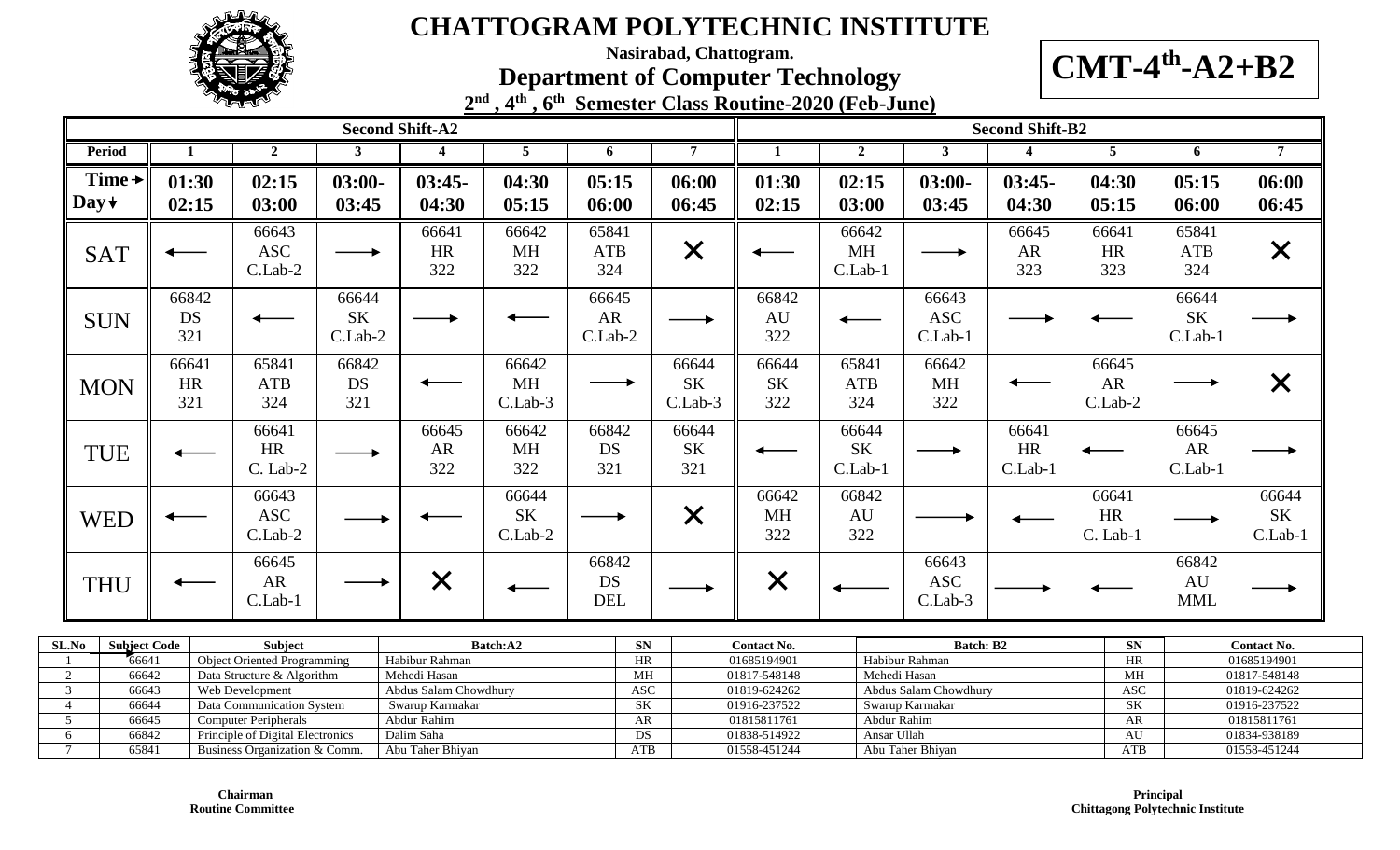

**Nasirabad, Chattogram.**

**Department of Computer Technology**

**CMT-6 th -A2+B2**

|                                   |                           | <b>LATER</b>                     |                    |                            | 2nd, 4th, 6th Semester Class Routine-2020 (Feb-June) |                        |                   |                           |                                  |                            |                            |                                  |                        |                   |
|-----------------------------------|---------------------------|----------------------------------|--------------------|----------------------------|------------------------------------------------------|------------------------|-------------------|---------------------------|----------------------------------|----------------------------|----------------------------|----------------------------------|------------------------|-------------------|
|                                   |                           |                                  |                    | <b>Second Shift-A2</b>     |                                                      |                        |                   |                           |                                  |                            | <b>Second Shift-B2</b>     |                                  |                        |                   |
| <b>Period</b>                     |                           | $\overline{2}$                   | 3                  | 4                          | 5                                                    | 6                      | $\overline{7}$    |                           | $\overline{2}$                   | $\mathbf{3}$               | 4                          | 5                                | 6                      | $\overline{7}$    |
| Time $\rightarrow$<br>Day $\star$ | 01:30<br>02:15            | 02:15<br>03:00                   | $03:00-$<br>03:45  | $03:45-$<br>04:30          | 04:30<br>05:15                                       | 05:15<br>06:00         | 06:00<br>06:45    | 01:30<br>02:15            | 02:15<br>03:00                   | $03:00-$<br>03:45          | $03:45-$<br>04:30          | 04:30<br>05:15                   | 05:15<br>06:00         | 06:00<br>06:45    |
| <b>SAT</b>                        |                           | 66661<br><b>MHR</b><br>$C.Lab-4$ |                    | 66662<br>AG<br>321         | 64054<br><b>SS</b><br>321                            | $\times$               | $\times$          | 66665<br><b>TA</b><br>321 | 65852<br>$RS-3$<br>321           | 66662<br>AG<br>321         |                            | 66663<br><b>SHA</b><br>$C.Lab-4$ |                        | $\bm{\times}$     |
| <b>SUN</b>                        |                           | 66663<br>AR<br>$C.Lab-4$         |                    | 66661<br><b>MHR</b><br>321 | 66664<br>SAI<br>321                                  | 65852<br>$RS-3$<br>321 | $\times$          | $\bm{\mathsf{X}}$         | 66665<br><b>TA</b><br>321        | 66661<br><b>MHR</b><br>321 |                            | 66662<br>AG<br>$C.Lab-4$         |                        | $\bm{\mathsf{X}}$ |
| <b>MON</b>                        |                           | 66661<br><b>MHR</b><br>$C.Lab-4$ |                    | 66665<br><b>TA</b><br>321  | 64054<br><b>SS</b><br>321                            | $\times$               | $\times$          |                           | 66665<br><b>TA</b><br>$C.Lab-2$  |                            |                            | 66663<br><b>SHA</b><br>$C.Lab-4$ |                        | $\bm{\mathsf{X}}$ |
| <b>TUE</b>                        |                           | 66664<br>SAI<br>$C.Lab-3$        |                    |                            | 66662<br>AG<br>$C.Lab-3$                             |                        | $\times$          |                           | 66661<br><b>MHR</b><br>$C.Lab-4$ |                            | 66664<br>SAI<br>321        | 64054<br>SI<br>321               | $\bm{\times}$          |                   |
| <b>WED</b>                        | 66665<br><b>TA</b><br>321 | 66661<br><b>MHR</b><br>321       | 66662<br>AG<br>321 |                            | 66663<br><b>AR</b><br>C.Lab-4                        |                        | $\times$          |                           | 66664<br>SAI<br>$C.Lab-3$        |                            | 66661<br><b>MHR</b><br>321 | 64054<br>SI<br>321               | 65852<br>$RS-3$<br>321 | $\bm{\mathsf{X}}$ |
| <b>THU</b>                        |                           | 66665<br><b>TA</b><br>C.Lab-2    |                    | 66664<br>SAI<br>321        | 65852<br>$RS-3$<br>321                               | $\bm{\mathsf{X}}$      | $\bm{\mathsf{X}}$ |                           | 66664<br>SAI<br>321              | 66662<br>AG<br>321         |                            | 66661<br><b>MHR</b><br>C.Lab-4   |                        |                   |

| SL.No | <b>Subject Code</b> | Subject                      | <b>First shift Teacher Name</b> | <b>SN</b>  | <b>Contact No.</b> | <b>Second Shift Teacher Name</b> | SN         | <b>Contact No.</b> |
|-------|---------------------|------------------------------|---------------------------------|------------|--------------------|----------------------------------|------------|--------------------|
|       | 66661               | Principals of Software Engg. | Mynul Hasan Riyad               | <b>MHR</b> | 01825-352652       | Mynul Hasan Rivad                | <b>MHR</b> | 01825-352652       |
|       | 66662               | Microprocessor & Interfacing | Anee Ghosh                      | AG         | 01772481076        | Anee Ghosh                       | AG         | 01772481076        |
|       | 66663               | Microcontroller Application  | Abdur Rahim                     | AR         | 01815811761        | Shafayatul Alam                  | <b>SHA</b> | 01825266105        |
|       | 66664               | Database Management System   | Sadekul Islam                   | <b>SAI</b> | 01839673550        | Sadekul Islam                    | <b>SAI</b> | 01839673550        |
|       | 66665               | Network & Data Center Ope.   | Taslima Akter                   | TA         | 01750112131        | Taslima Akter                    | TA         | 01750112131        |
|       | 64054               | <b>Environmental Studies</b> | Soniya Sultana                  | SS         | 01745-649302       | Saidul Islam                     | SI.        | 01739-866965       |
|       | 65852               | Industrial Management        | Priyanka Chakraborty            | $RS-3$     | 01834-254977       | Priyanka Chakraborty             | $RS-3$     | 01834-254977       |